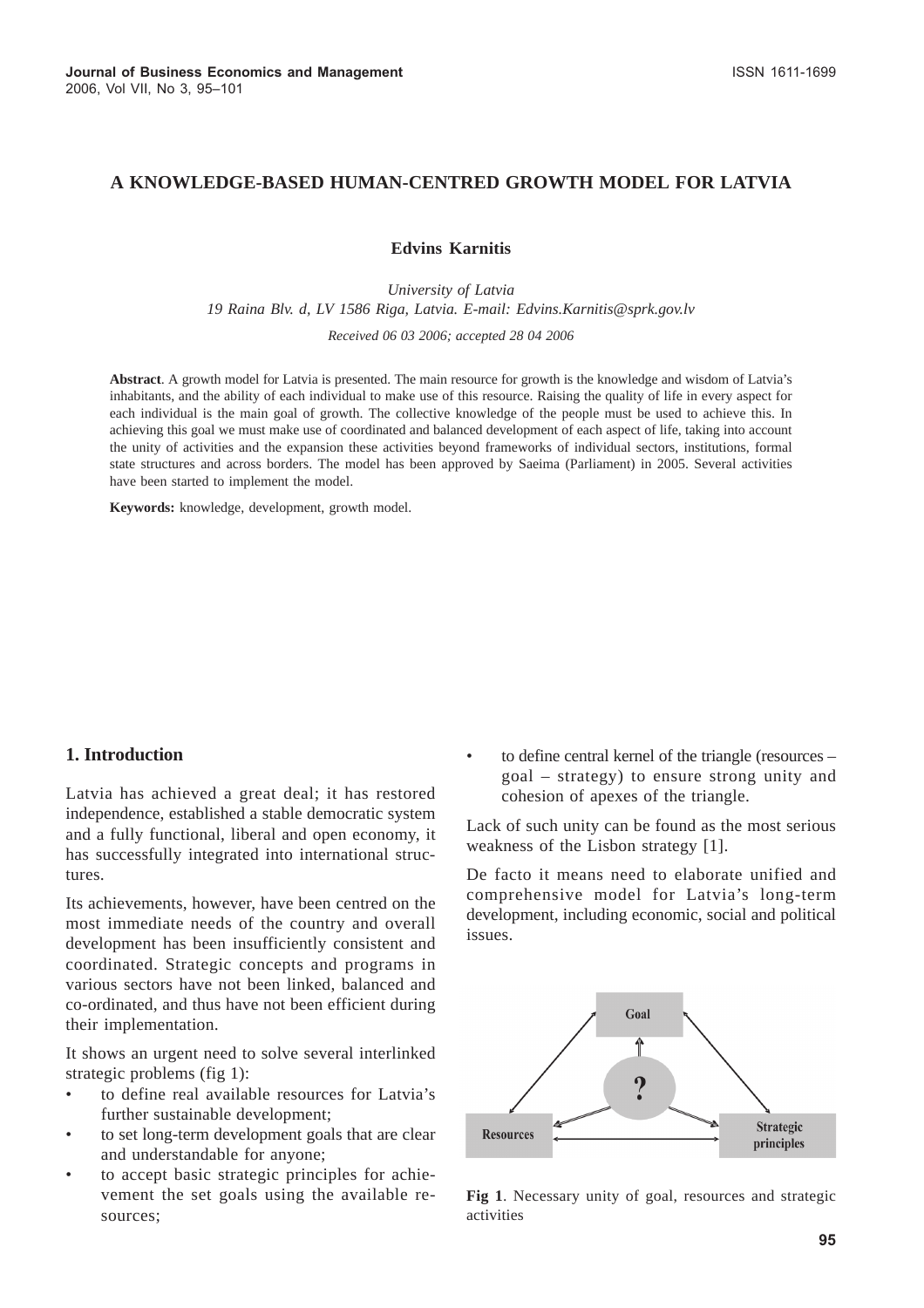## **2. Knowledge as the basic resource for development**

Determination of existing resources and their adequacy for long-term activities of course is the first task for any strategy. Natural resources cannot serve as a longterm foundation for the Latvia's development. A cheap labour force certainly cannot be seen as a basis for the further growth of welfare level.

The most important resource for Latvians is the level of knowledge and wisdom, their ability to put this knowledge to use. In such a growth model, knowledge is the driving force behind the quality of the labour force, the use of capital and the development of technologies. Economy becomes based on innovation and the creativity in jobs, on new labour methods and relations. An educated and knowledgeable society serves as a guarantee for a country's domestic and external security.

Can this resource serve as a foundation for growth?

Analysis of global development shows, that only two countries have radically changed their position in the global welfare rating from survival level to welfare level (fig 2). Both Japan and Korea based on knowledge-intensive model, using various tactics and instruments. Ireland and Finland also were very successful, although having better initial positions.

But there is another lesson too. Stochastic knowledge flows cannot ensure success, intellectual activities in all areas of life have to be coordinated and directed. Knowledge management, co-ordinated and targeted development, accumulation, sharing and utilisation of knowledge as a complex process serve as a *modus operandi* on a national and regional scale, as the cornerstone of economic and social life (fig 3). Strong and purposeful national growth strategy becomes a prerequisite for knowledge-based development.



**Fig 2.** Knowledge-based development and welfare level



**Fig 3.** Knowledge for development: turnover and positive feedback

Is Latvia's knowledge potential capable to ensure performance of growth functions?

Latvia has understood the significance of educated people and people have concluded that education is the gateway to welfare. Total public expenditure on education in Latvia (fig 4) is a substantial component of the national budget (let us remember that Latvia's taxation rates are the lowest in EU!) (*here and further statistical data of the Eurostat are used, without special remarks).*

Percentage of population aged 20–24 having completed at least upper secondary education (2005) is 81,8 % in Latvia (77,3 % in EU25). Number of enrolled tertiary students in Latvia in 2003 was 5,16 % of total population (3,68 % in EU25).

Unemployment rates for highly educated people are three times lower in comparison with persons having only primary education (fig 5); at the same time average salaries are two times higher. Number of adult persons who have participated in some form of education, training or learning activity (formal, nonformal or informal) is increasing year by year (in 2004: 9,1 % of adult population aged 25–64 in Latvia, 10,3 % in EU25).



**Fig 4**. Public expenditure on education as percentage of GDP (2003)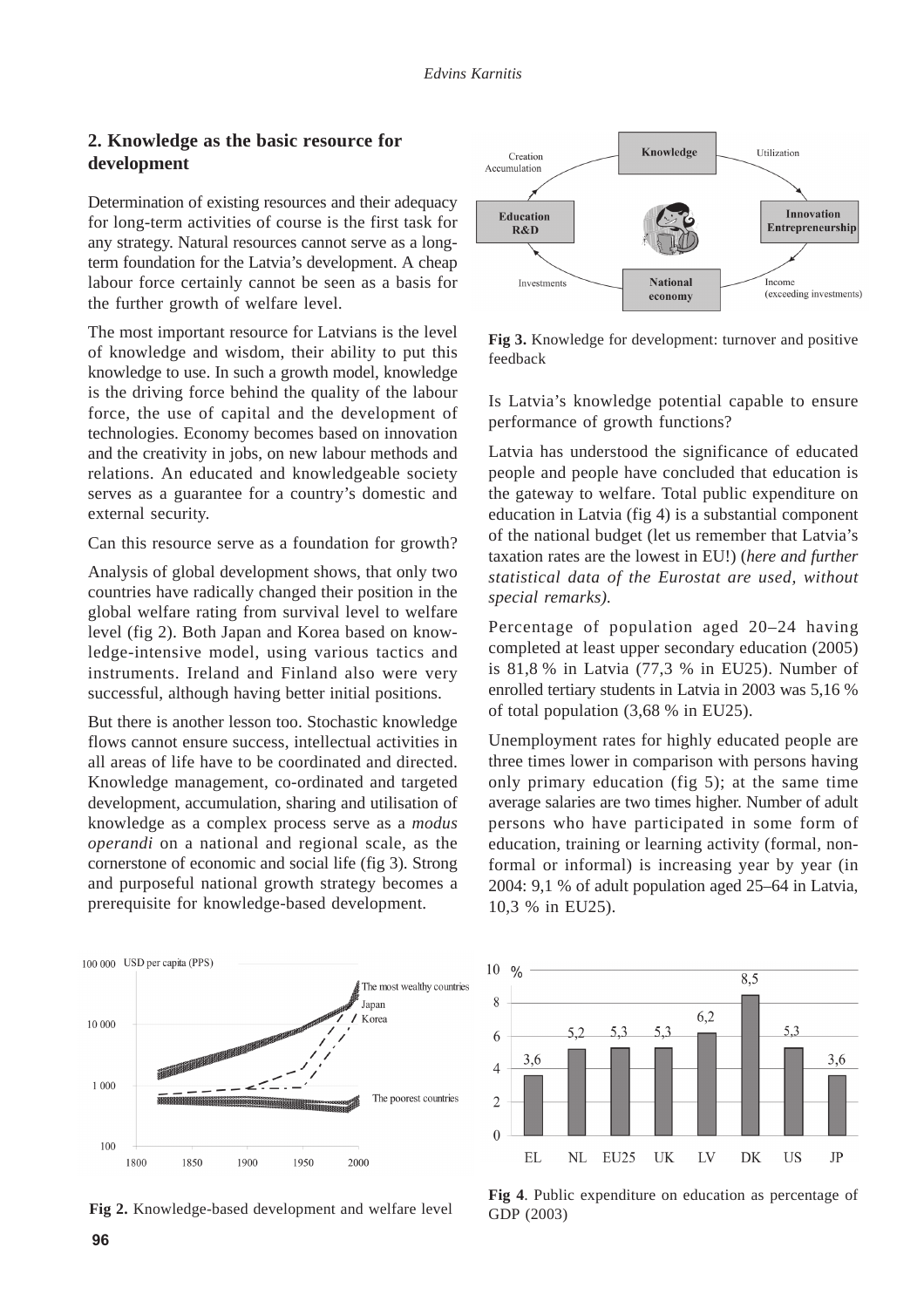

**Fig 5.** Unemployment rates of the total population by level of education; population aged 25–59 (2005)

All these indicators clearly show that Latvia perceives the knowledge-based society of the 21st century. The knowledge potential of Latvia's people is capable to be the basic resource for future growth. Many countries may have the option of several developmental paths and choose between them. Latvia has no other alternatives.

Of course, this essential human resource has to be developed, expanded and modernized that requires direct and permanent investments. And much more motivated and coordinated activities are necessary to be successful and competitive.

## **3. Human – the central figure of the model**

If knowledge is accepted as the decisive resource, then it follows that human beings, as the creators and carriers of knowledge, are and will increasingly be the most important factor in Latvia. People are becoming the primary driving force and asset for growth, and they have everything to do with economic, political and social activities that are implemented. Both principles, the creation of equal opportunities for all and the promotion of each individual's responsibility to make use of these opportunities, serve as the cornerstone for all processes and activities that are aimed at ongoing development.

But there is an additional extremely substantial strategic particularity that is consequential from selection of knowledge as the basic resource.

State does not possess this resource. Stakeholders in this resource are all citizens of Latvia; each person is a sole proprietor of some portion of the common resource. Latvia's main resource for future development can be utilized effectively only by all persons who live and work here, by common unified and synchronized efforts of all citizens. And each person must have motivation to utilize his knowledge

resource, to share his intellectual property with other people in order to achieve some benefits.

A self-evident conclusion is: selection of knowledge as the basic resource directly leads to human-centred developmental model. Person is becoming the centre of the whole development process, the development goals have to be interesting for human first of all. Development that is based on human capacity should be targeted to human-centred goals that are understandable for everyone and correspond to the interests of humans.

People should be the focal point of the Latvia's policies – this clause really can be evaluated as a golden thesis of the growth model.

The foundation of the future society includes the principle of equal opportunities and participation, involvement of all members of the society and minimisation of exclusion and isolation, the social cohesion. The principle of equal possibilities and partnership for everyone, including remote regions and socially disadvantaged groups, is the basis of the knowledge-based society. Not without the reason the United Nations has recognized exploitation of the human knowledge potential as the basis for achieving goals of the UN Millennium Declaration [2].

## **4. The basic goal – increasing quality of life for everyone**

Do the existing various developmental strategies correspond to interests and desires of individuals? Do they can motivate each person on active, even unselfish work in the name of future benefits? Do they involve everybody in the developmental process? Apparently the answer is *not in full*.

Existing models are primarily oriented on state level. Observation of the interests of the state, its increasing competitiveness are the most typical goals. Humans' interests are represented, but as the secondary function. This approach should be appreciated an outof-date interpretation for 21st century knowledge-based development.

Implementation of the growth model requires that the interests of individuals (stakeholders of growth resource!) have to become a priority. The approach must be easily understandable; it must encompass common goals and tasks that at the same time coincide with every person's and all strata of society interests. Only in this case we will ensure rapid and stable movement ahead, only a clear understanding of the goals will motivate society to cooperate in the pursuit of achieving them.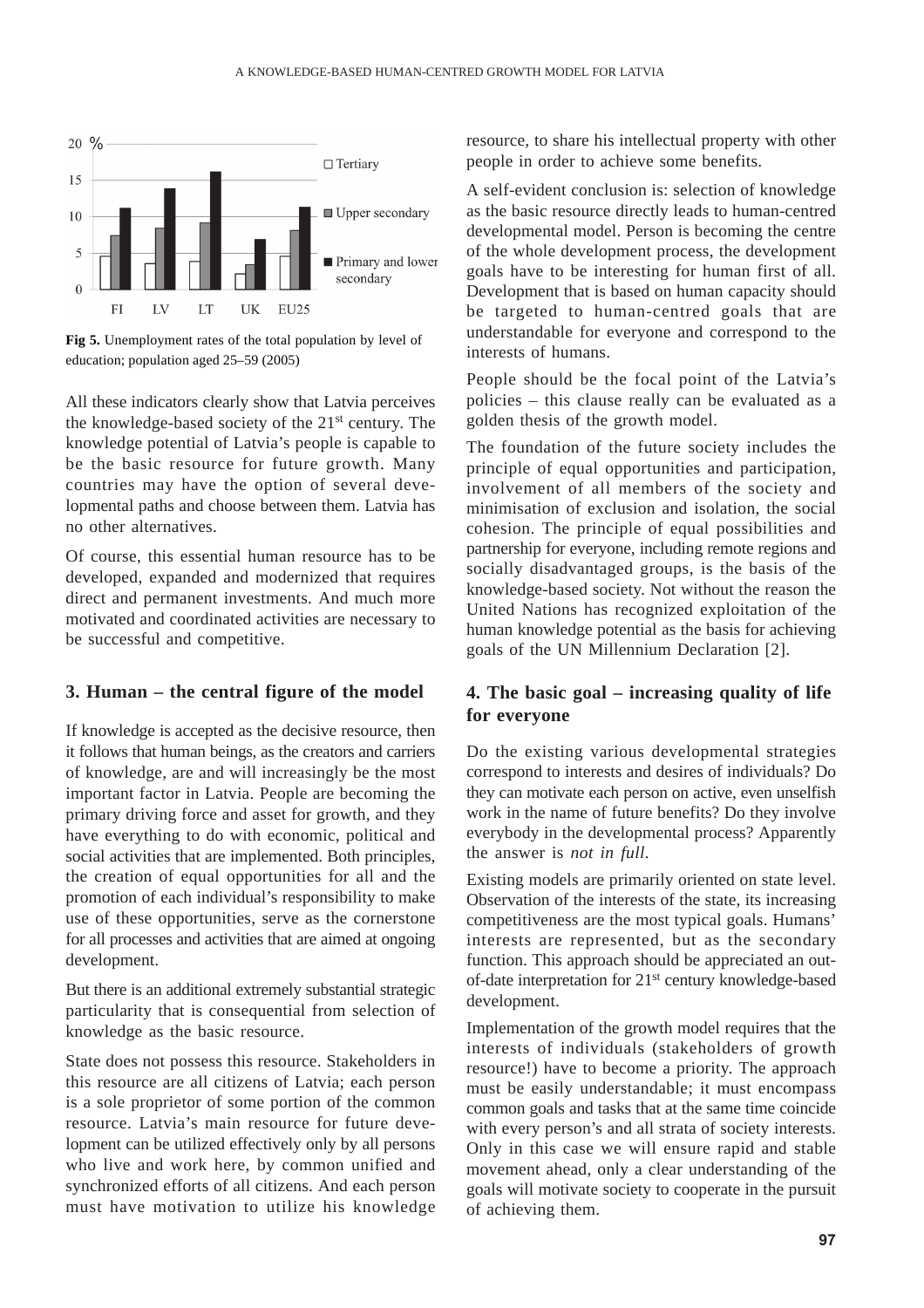What are these values and benefits that are interesting for each person and that could be nominated as the goals for long-term development?

Regular Eurobarometer's surveys show the basic priorities of the humans; really they have been visible during development of mankind (fig 6) [3]. They have focused in desire to increase welfare level (material, health, etc.), to guarantee safety for himself and his relatives (employment, physical, social, etc.) and to ensure better life for his children and grandchildren (housing, environment, etc.). Competitiveness, most dynamic economy and other popular slogans really are not priorities for majority of people.

Welfare is an issue of great importance, material welfare is closely linked to other aspects that form the overall level of someone's true welfare. If the welfare of society and individuals is to be enhanced, government policies and aid must be merged with each individual's desire to live a better life, as well as that individual's understanding of what needs to be done to achieve a better life.

The issue of security is an historical because of Latvia's strategic and geopolitical situation, and important for domestic reasons as well (including insufficient unity of society). Both domestic and external risks attract resources and hinder development in areas where sustainable processes are important. This means that there must be a constant survey of potential risks, which might hinder growth. Their effect must be minimised.

Sustainability must be the lifestyle of this generation, while opening up new opportunities of existing and growth for future generations. Balanced development is a mandatory component in the long-term growth model. Only sustainable development will help to ensure a reduction in the gap between Latvia and leading EU Member States.

Welfare, security and sustainability – these values are vital for anyone, they together form human's quality of life in the broader sense of this concept. It is deeply human to want a better life and to see the quality of that life grow. These are priorities for individuals and, by extension, of entire societies. The individual's quality of life merges with that of the entire nation. Therefore quality of life can be defined as the general long-term goal for development of Latvia.

In the context of the overall growth model, the level of welfare and security, the sustainability of growth processes and, by extension, the overall and high level of quality of life as a multi-dimensional concept will all depend on a series of closely linked both internal and external aspects (fig 7).

Only an informed individual can obtain an education, develop knowledge and skills, and be active, he/she is prepared for risks and threats, and that means that he/she is at least partly protected against them. Education is no longer a matter of personal choice; it is a key economic and political factor. Highly qualified specialists become the strategic potential of any country, but creativity (including science, R&D, innovation, ability to suggest ideas, which can be used in commercial terms) becomes a major driving force of growth in any area of human activity.

The issue of employment has changed as well because a knowledge-intensive economy and an increase in labour productivity do not mean an automatic increase in the number of good jobs.

Quantity and quality of human resources is the first rate significance for human-centred growth model, the life, health and working capacity of every individual becomes of public importance. Households are closely related to these aspects, they are no longer just living spaces, they are also virtual workplaces where many people do their work.



**Fig 6.** The most valuable issues for Latvians; percentage of respondents (2004–2005)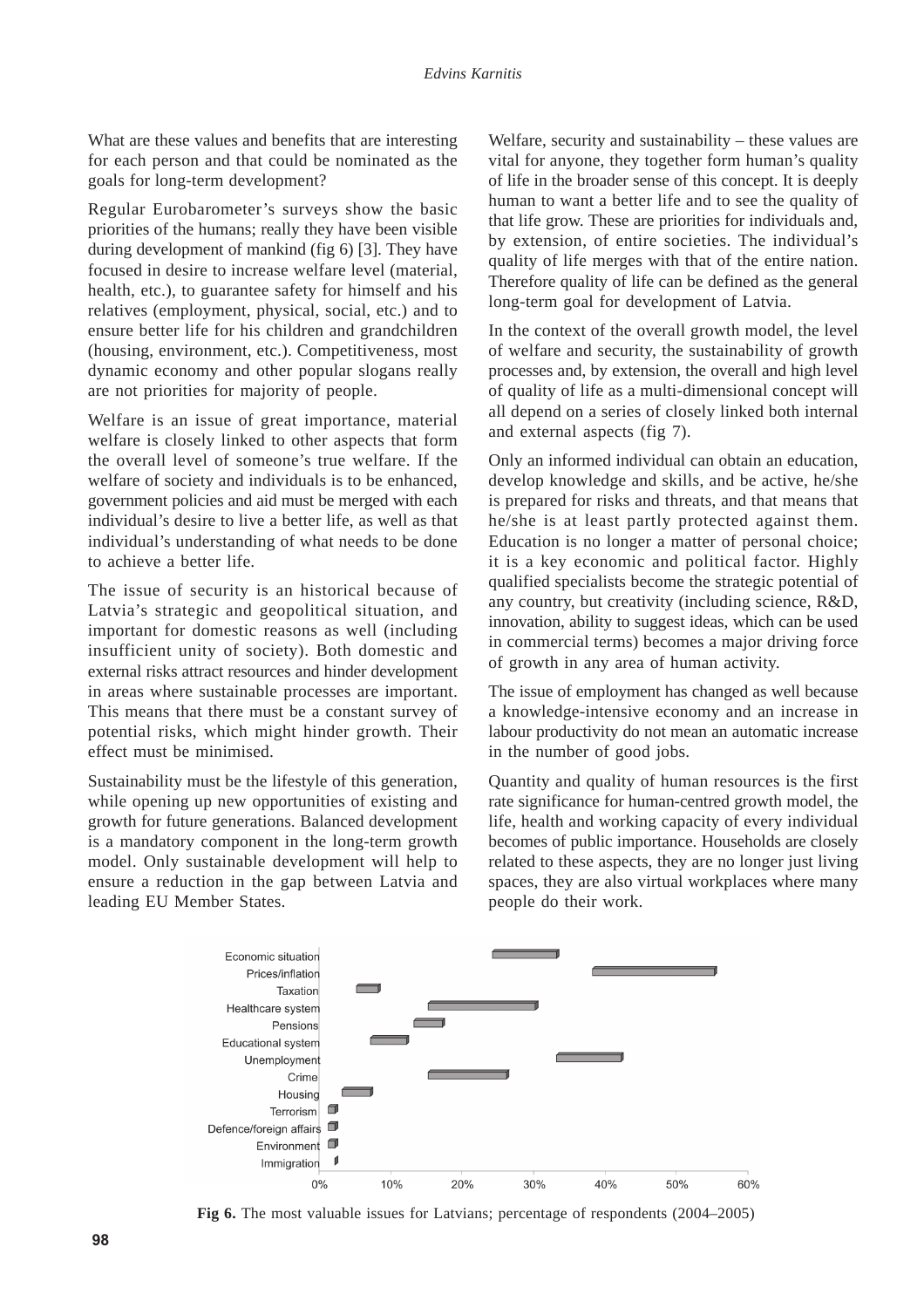

**Fig 7.** Quality of life as the goal for development: aspects

The family is the cornerstone of our society, and it plays an enormously important role in generational solidarity and consolidation of the society. On a large scale the cohesion of society reduces the stratification of society on the basis of the principle of equal opportunities and participation, involvement of all members of society, obtaining benefits by each and every individual.

Increasing level of participatory democracy is in line with the level of knowledge that has been accumulated in society. A high level of interior security, people's physical safety about their health, their life, their selfrespect, their property on the street, at home and at school depends both on people obeying the law and on their close co-operation with the public. The level of personal security and the right to privacy represents a permanently varying compromise between human rights and the availability of personal data among state administration for provision of public services and fight against threats.

High level of education in a society, economic and political potential and activity, solidarity among various groups in society, as well as public diplomacy promotes stable and good foreign relations in the long term and the ability to integrate into global processes and to make use of objective trends in pursuit of development.

Inclusion in processes, the importance of one's own self, subsidiary approaches to governance and decision-making, participation in non-governmental organisations results in individual psychological welfare and creates trust and belief among the individuals that his interests are being taken into account and that gains are being divided up justly.

Preservation of the national identity is particularly important for each country to engage in purposeful work in the EU's multi-cultural and multi-language environment; nevertheless it also means cultural heterogeneity. Support for the national languages is critical (especially for languages that play a small role in the global information space), at the same time the ability to speak the world's *big* languages, meanwhile, is expanding more and more.

List of aforementioned aspects is nor a dogma, it should be considered as an illustrative one, it of course, is not a strict and perfect compendium. Some of aspects could be combined and some additional aspects could be added.

## **5. Basic principles of the growth strategy – general inclusion and unified activities**

What would be the basic principles for strategic activities to achieve increasing quality of life for all population utilizing knowledge potential?

In order to be successful, development process, trends and activities must be understandable and acceptable for all society. Awareness must be created that this process benefits everybody. Much more, to everybody should be provided an opportunity to participate in the process, to use the knowledge at work and everyday life, ensuring increase of his quality of life. All strata of society must work in concert to achieve common goals, in order to build confidence in the prospects of future growth. Participation of everybody, general inclusion of all citizens is not only nice social slogan; it already becomes a strategic postulate, a principal prerequisite for development (so-called knowledge *mass-production* and *mass-usage*) [4]. Exactly this is a reason for the strong accent on inclusive activities in knowledge-oriented strategic programmes.

Upon decreasing the level of skills necessary for participation, precluding the remote effect, minimising the price for services, as well as involving also the senior generation and people with special needs, it is possible to preclude the formation of the *digital divide* that splits the society into the *knowledge rich* and the *knowledge poor* strata. At the same time, it is necessary to increase responsibility of every individual for himself/herself as a member of the society.

All of the aforementioned aspects must be enhanced in pursuit of a higher quality of life for people (let us remember 2,3 millions stakeholders who, naturally, have different priorities!). The overall level is critically dependent on those aspects, which have not yet been sufficiently developed. The principles of co-ordination and correlation must be kept in mind very strictly, and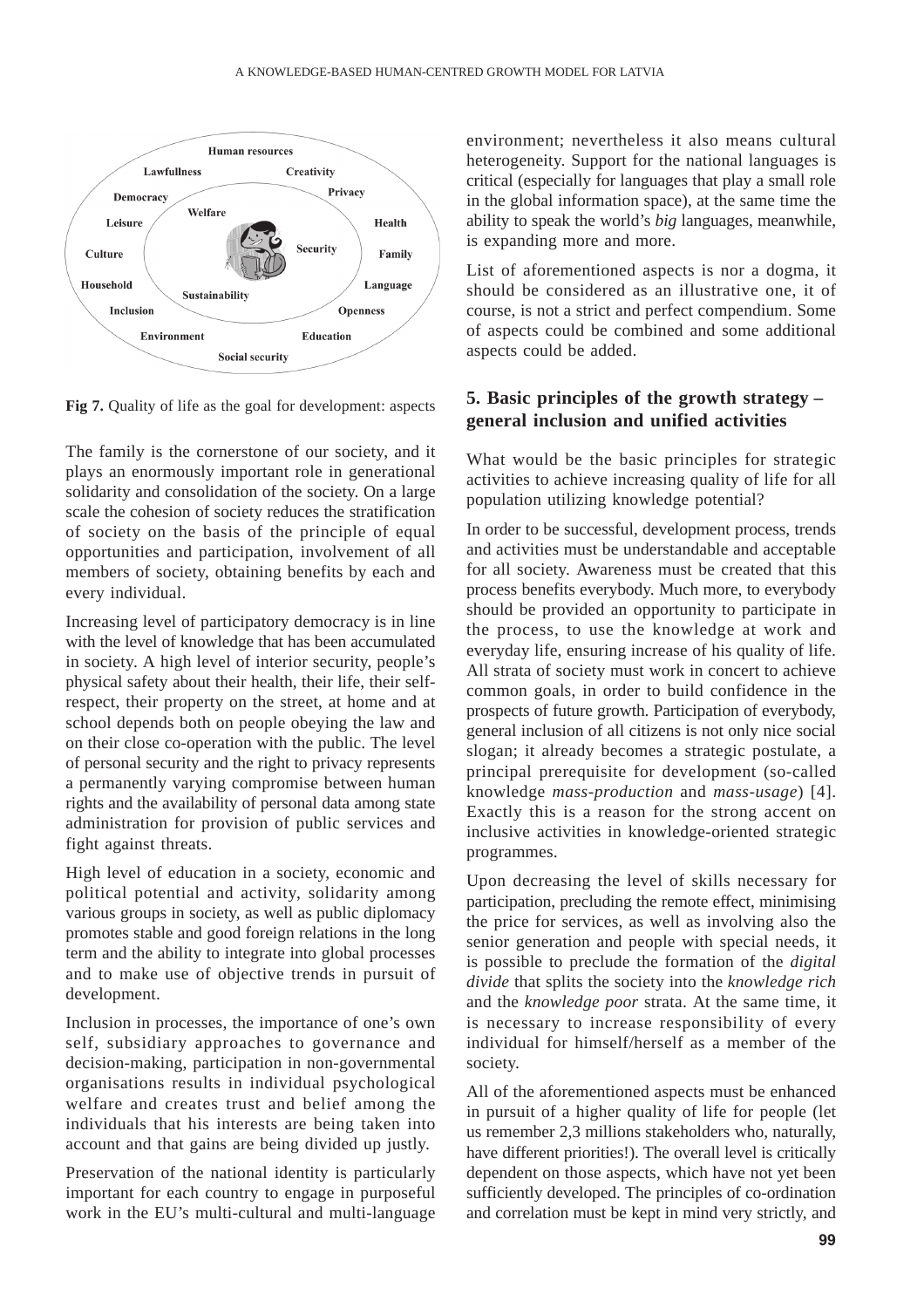only if all of the aspects are improved in an even and balanced way will there be optimal increases in the quality of life. No one aspect must be ignored. Investments of financial and material resources in the exaggerated development of a single aspect will also do very little to enhance growth in the overall quality of life.

Observance of the networking principle is another important issue. Growth process in any country is a part of a vast network – all aspects and activities are mutually linked within the countries and within the EU, while each country is included in a European and global network of countries. Each activity should be linked to similar activities in other countries, stronger network partners means much stronger network as a whole.

All of the steps that are to be taken and the utility of each step must be assessed with an awareness of their effect not only on a single aspect. They must have a positive influence on other aspects, so as to achieve the effect of synergy. Harmonised and support activities must be mutually interlinked, and contradictions must be eliminated. Particularly important are those actions, which simultaneously promote the development of several aspects.

Seclusion and gate keeping working style is one of characteristic our strategic mistakes. Success will be impossible if each sector avoids the others, if the work happens only in one country. We must ensure that each activity is expanded past the framework of the relevant aspect of quality of life, beyond the frameworks of the sector, the branch and the ministry, beyond the formal boundaries of the state. In a network-type cooperation model, we must pursue the strategic principle of boundary spanning. We must seek out the relevant instruments – dissemination of knowledge beyond the frameworks, boundaries and frontiers of the institution, the sector and the state, inter-sectoral co-operation and co-ordination, including informal partnership mechanisms.

All in all, this refers to the principle of active cooperation, changing the essence of the frameworks and boundaries to make them softer, more transparent and more porous, enhancing the activity of operations in border regions in particular. Activities in various environments, in various segments of society, in various systems, cultures and languages are of decisive importance in growth.

Using this strategic foundation (i.e., inclusion, balancing, networking and boundary spanning) and considering all aspects of a common and unified goal for the future government in co-operation with professional associations and non-governmental organisations must draft and implement detailed strategic concepts, programmes and plans for the development of the various sectors and growth paths. They must define concrete criteria, actions and instruments that are necessary to achieve the set goals.

#### **6. Implementation**

The growth model (fig 8) has been approved (by unanimous decision, that means real national harmony) by Saeima (Parliament) in October 2005. Implementation of the model has been started in several directions.

First version of the draft of National Development Plan (2007–2013) was approved by the Cabinet of Ministers in January 2006. Essence of this middle-term document coincides to the development of the model. It is directed first of all to acquisition, sharing, creation and usage of knowledge, on fostering educated, knowledgeable and creative individuals. Therefore basic accents are put on knowledge acquisition (education from kindergarten till doctor degree), creation (science, R&D and innovation) and utilization (development of innovative economy and products in all fields of the national economy).

The basics will be supported by evolution of issues to increase standard of living: healthcare and social system, employment, housing and environment, polycentric regional development, general participation and better governance, services of general interest and infrastructure. Public financing as well EU funding will be spent first of all to these priorities.

Quality of life index for Latvia's case will be elaborated by experts of the National Commission of Strategic Analysis. Unlike general models [5], this



**Fig 8.** Knowledge-based human-centred growth model